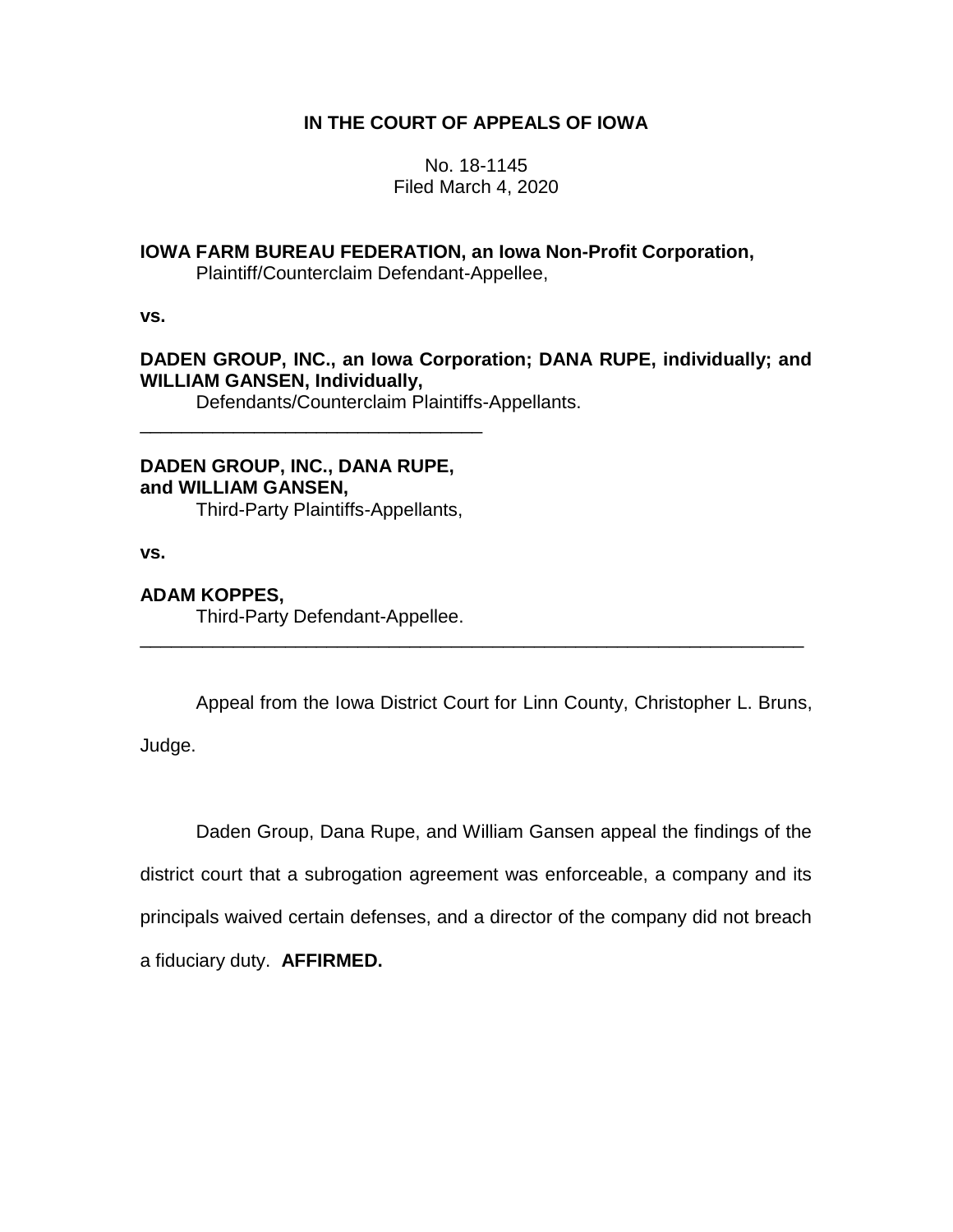Kate B. Mitchell and Eric W. Johnson of Beecher, Field, Walker, Morris, Hoffman & Johnson, P.C., Waterloo, for appellants.

Jeffrey A. Stone, Roger W. Stone, and Gail Brashers-Krug of Simmons Perrine Moyer Bergman PLC, Cedar Rapids, for appellee.

Heard by Vaitheswaran, P.J., Mullins, J., and Potterfield, S.J.\*

\*Senior judge assigned by order pursuant to Iowa Code section 602.9206 (2020).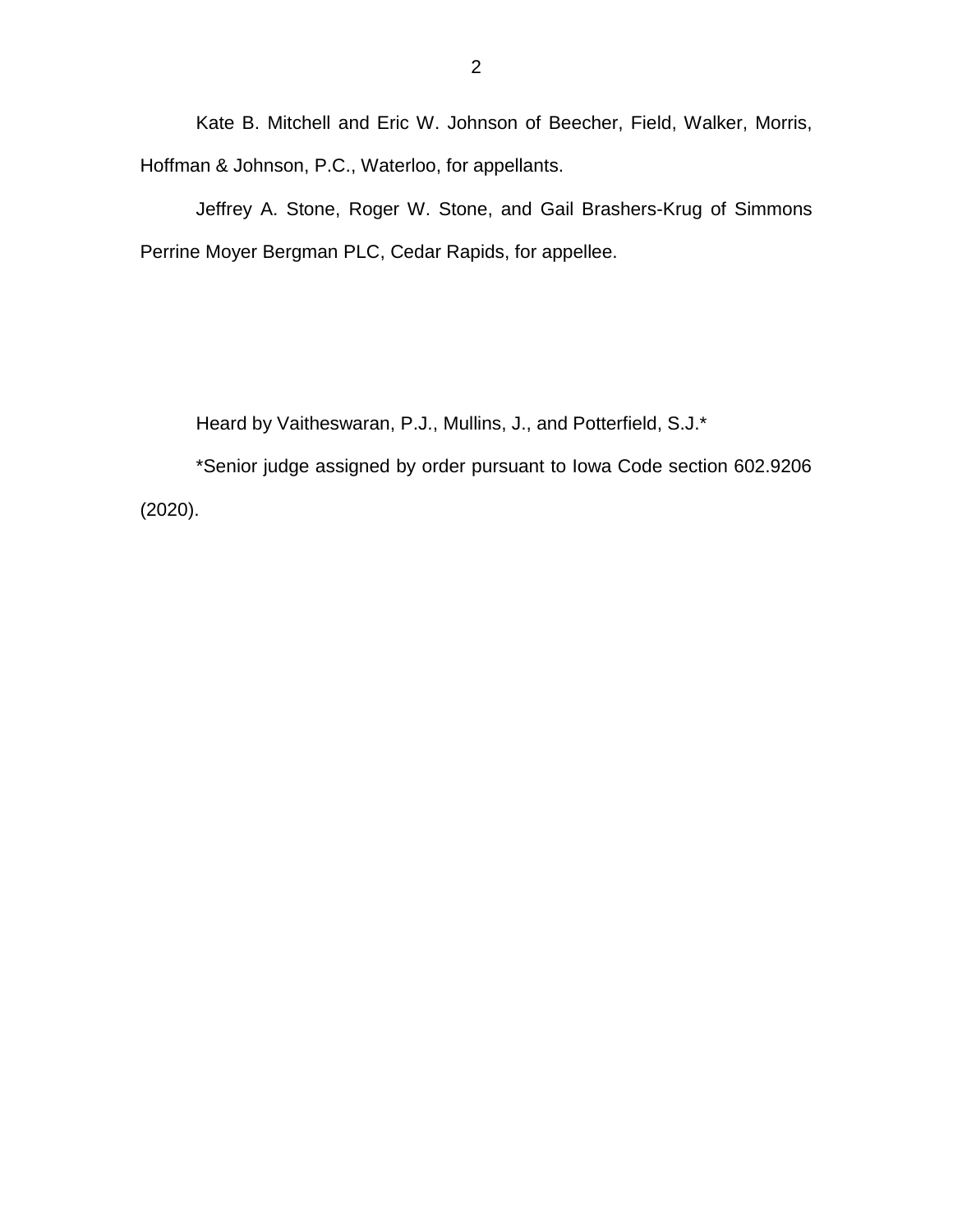### **VAITHESWARAN, Presiding Judge.**

We must decide whether a subrogation agreement was enforceable, whether a company and its principals waived certain defenses, and whether a director of the company breached a fiduciary duty.

# *I***.** *Background Facts and Proceedings*

A privately held sports and footwear company known as Daden Group, obtained a business loan from First American Bank. The loan agreement was signed by Daden's director, William James Gansen, and its president, Dana Rupe. The bank took a security interest in "all of [Daden Group's] assets" and Gansen and Rupe executed individual guaranty agreements in favor of the bank.

Iowa Farm Bureau Federation ("Farm Bureau") was a large investor in Daden Group. Its investment manager, Adam Koppes, as well as a member of one of Farm Bureau's investment funds<sup>1</sup> held two of the five seats on Daden Group's board of directors. Farm Bureau had an existing relationship with First American Bank, which was the repository of its wealth management accounts.

Like Gansen and Rupe, Farm Bureau executed a "limited continuing payment guaranty" in favor of First American Bank. Under the guaranty agreement, Farm Bureau "unconditionally, absolutely, and irrevocably guarantee[d] to [First American Bank] the full and prompt payment and performance when due . . . of all Obligations of [Daden Group] to the [bank]." Farm Bureau's exposure under the agreement was \$4 million. According to Farm Bureau's general counsel, the wealth management accounts served as "[s]ecurity

 $\overline{a}$ 

<sup>&</sup>lt;sup>1</sup> According to Farm Bureau's general counsel, Farm Bureau was the general partner in the "Rural Vitality Fund."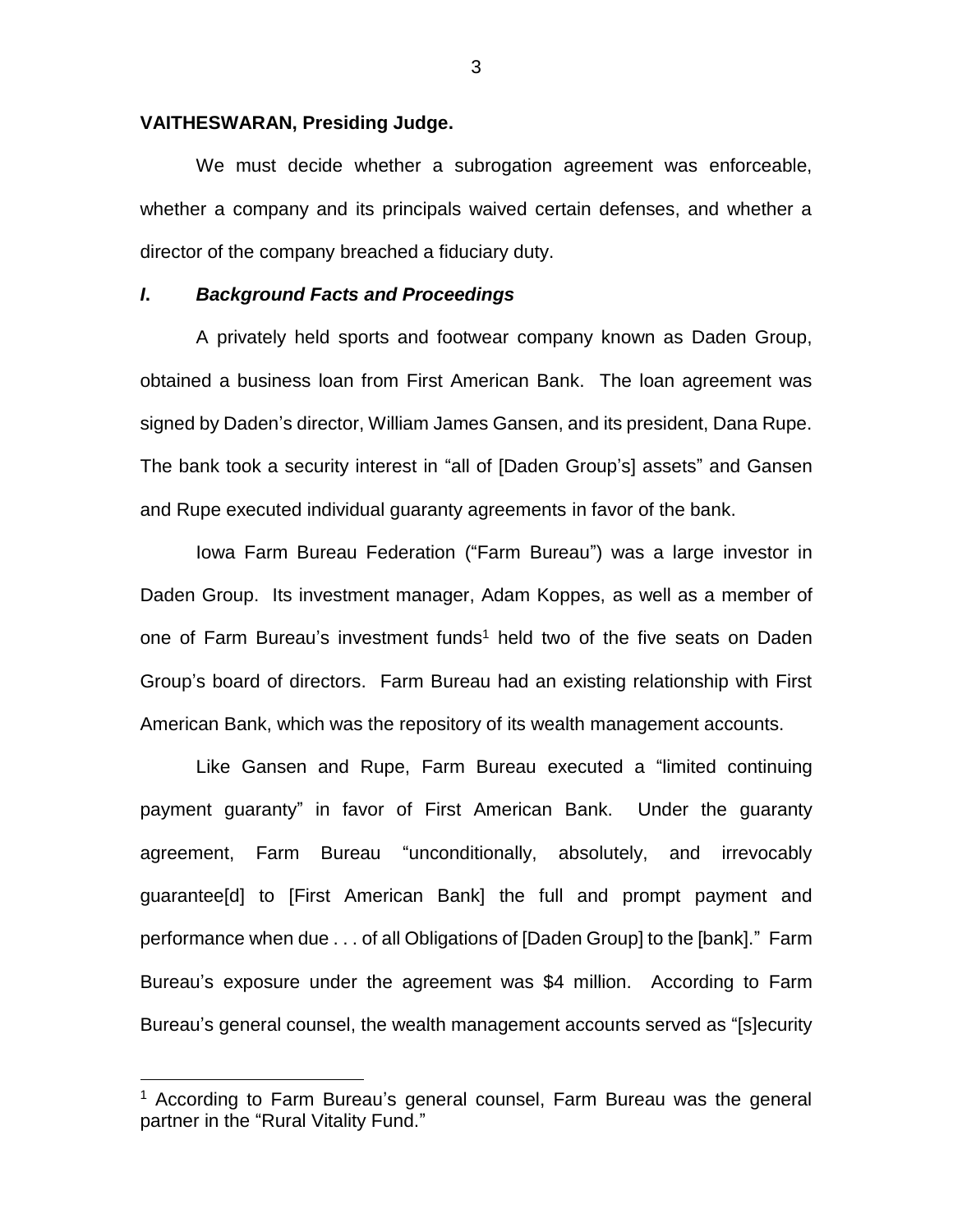for this [g]uaranty." Documents indicated the accounts also served as security for the underlying loan.

As consideration for Farm Bureau's guarantee, Daden Group agreed to pay Farm Bureau fees totaling "approximately \$504,000." Daden Group paid \$75,000 toward the obligation. Daden Group also made the following concession to Farm Bureau: "In the event that [Farm Bureau] is required to make payment to First American Bank, or any third party, in fulfillment of the Guaranty, [Daden Group] covenants and agrees that it shall repay [Farm Bureau] any such amounts paid by [Farm Bureau.]"

Daden Group defaulted on its loan. In the words of Koppes, the company was "under water," meaning that "its [l]iabilities exceeded assets." Farm Bureau agreed to repay the loan. It executed a subrogation agreement with First American Bank under which it would be "fully subrogated to the rights of" First American Bank "upon payment of the indebtedness."<sup>2</sup>

After paying off Daden Group's loan, Farm Bureau sued Daden Group, Gansen, and Rupe. Farm Bureau raised several claims and demanded "judgment against the defendants together with interest, attorney's fees, expenses, and costs." The defendants filed counterclaims and a third-party claim against Koppes for breach of fiduciary duty. Following trial, the district court ruled in favor of Farm Bureau, entering judgment against Daden Group, Gansen, and Rupe for \$3,893.081.14 with interest and granting Farm Bureau other relief. The court

 $\overline{a}$ 

4

<sup>2</sup> Farm Bureau's general counsel testified Farm Bureau "agreed to provide the funds immediately in cash in exchange for executing the [subrogation] agreement."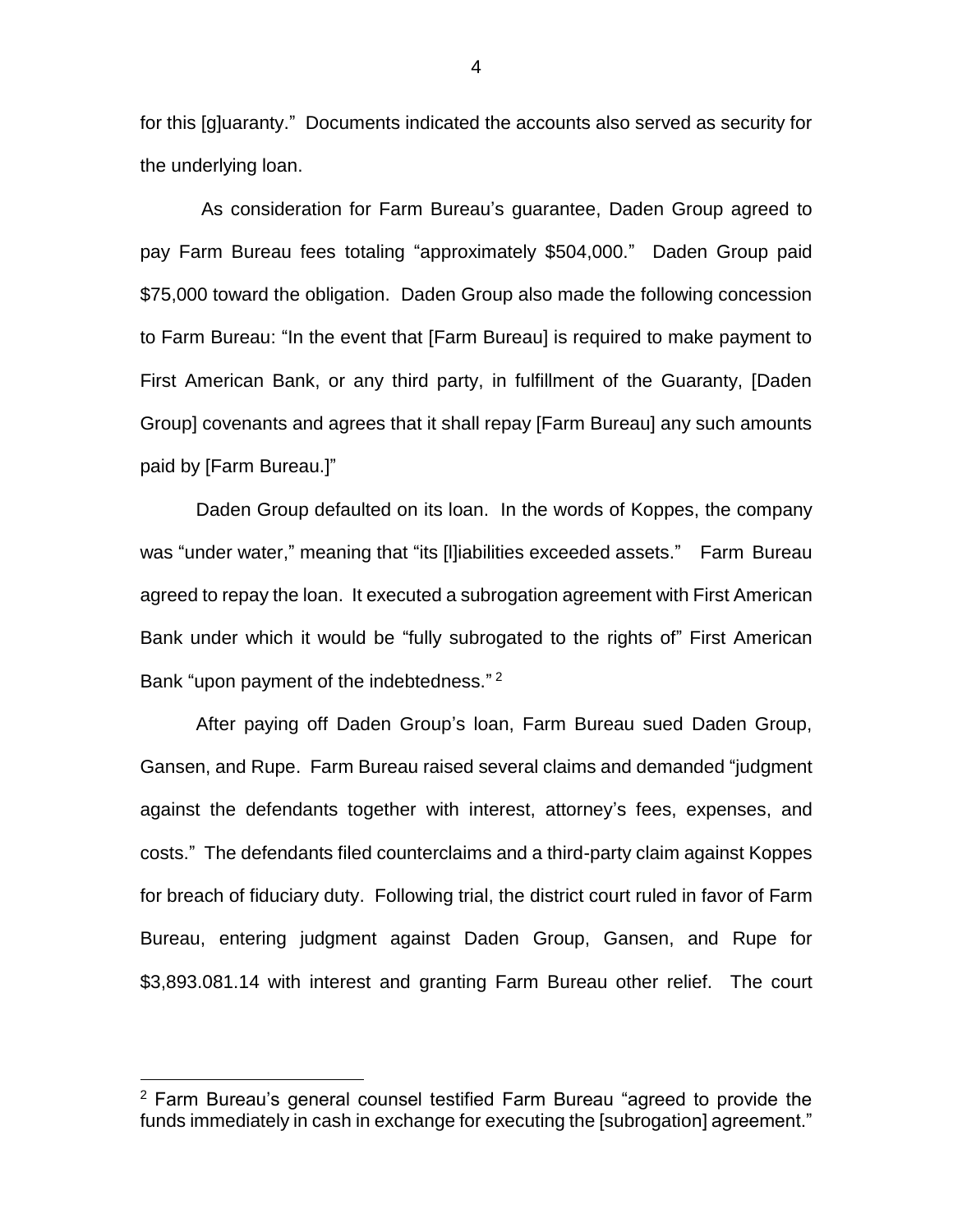denied Daden Group's counterclaim for breach of fiduciary duty against Koppes and his employer, Farm Bureau.

On appeal, Daden Group, Gansen, and Rupe (collectively "Daden"), argue (A) the subrogation agreement between Farm Bureau and First American Bank was unenforceable; (B) Farm Bureau was not a subsurety, as the district court found, (C) the district court should have recognized a claim of lender liability against Farm Bureau; and (D) the district court erred in denying the claim against Farm Bureau and its investment manager for breach of fiduciary duty.

### *II***.** *Analysis*

#### *A***.** *Subrogation Agreement*

The subrogation agreement between Farm Bureau and First American Bank recited that "for . . . good and valuable consideration, the receipt and sufficiency of which the parties acknowledge," Farm Bureau would pay the bank "an amount equal to the amount of [Daden's] indebtedness" to the bank. The agreement further provided that "upon payment of the [i]ndebtedness . . . [Farm Bureau would] be fully subrogated to the rights of [the bank] pursuant to [the] Loan Documents to the maximum extent provided by applicable law." The agreement was one of the bases of Farm Bureau's claim for money judgment against Daden.

The district court addressed Farm Bureau's subrogation claim as follows: (1) there was consideration for the subrogation agreement; (2) the defendants executed waivers and acknowledgements indicating they "always intended" to be "held liable for the full amount of the indebtedness regardless of whether [Farm Bureau] had paid [First American Bank] on its guarantee"; (3) "[b]ecause [Farm Bureau] . . . successfully stepped into [First American Bank's] shoes, it [could]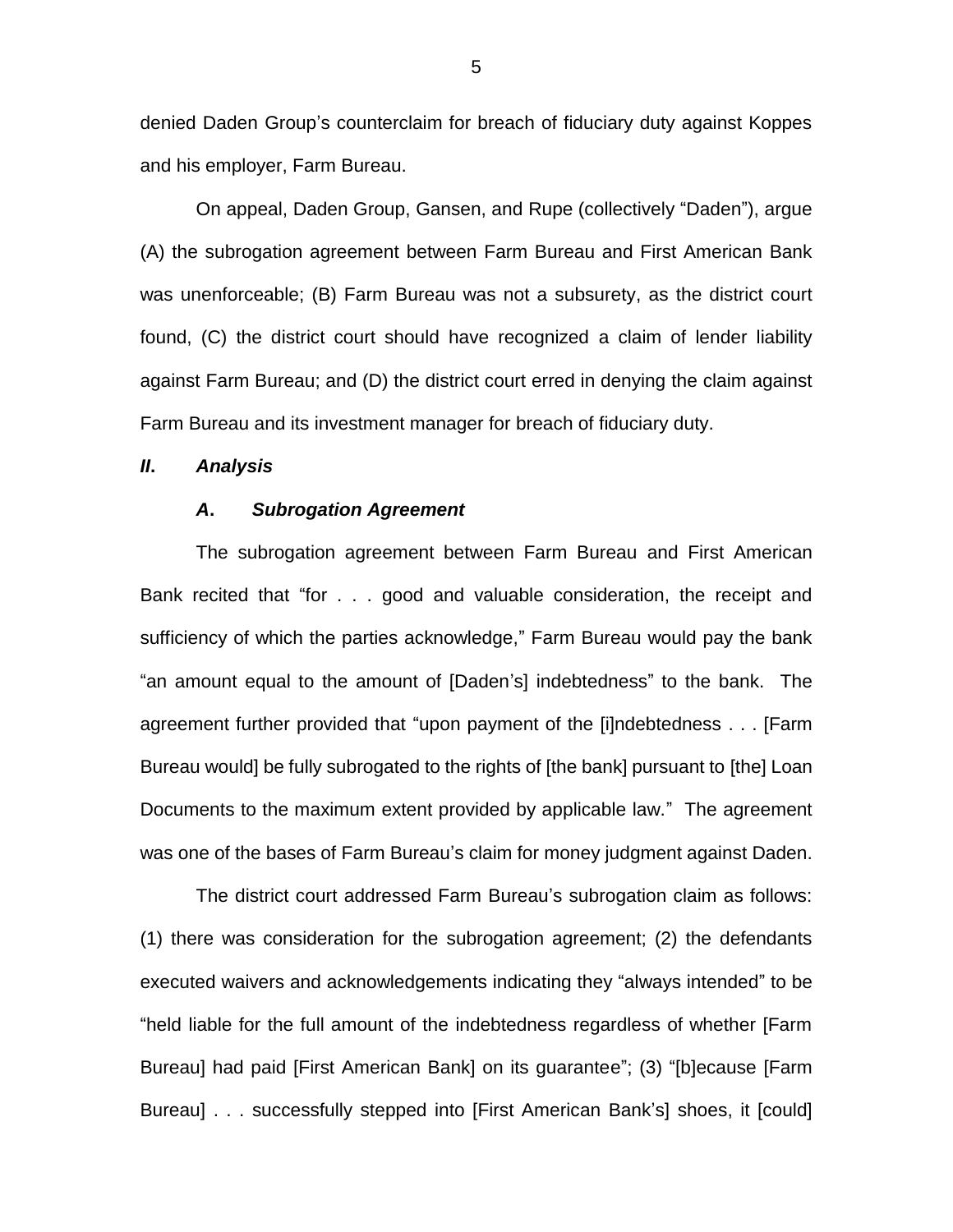enforce those waivers and acknowledgments"; and, accordingly, (4) the defendants were "jointly and severally liable to [Farm Bureau] for the full amount of the indebtedness."

Daden contends the subrogation agreement was unenforceable because "[o]nce [Farm Bureau] paid off [First American Bank] in full, [the bank] had no remaining rights to which [Farm Bureau] could be 'subrogated.'" Farm Bureau responds that the argument is "fundamentally at odds with the basic tenets of subrogation law," which "typically" afford subrogation rights when a person has "satisfied an obligation that arguably should have been satisfied by someone else." Farm Bureau is correct.

Subrogation "means to substitute or put in place of another." *Allied Mut*. *Ins*. *Co*. *v*. *Heiken*, 675 N.W.2d 820, 824 n.1 (Iowa 2004) (citing 4 Rowland H. Long, *The Law of Liability Insurance* § 23:01, at 23–2 (1998)). The entity that is "substituted succeeds to the rights of the other in relation to the debt or claim, and its rights, remedies, or securities." *Kent v*. *Bailey*, 164 N.W. 852, 853 (Iowa 1917). Farm Bureau's discharge of Daden's obligation to First American Bank allowed Farm Bureau to pursue its subrogation rights against Daden. *Id*. (stating subrogation "has been styled a legal fiction whereby an obligation which has been discharged by a third person is treated as still subsisting for his benefit, so that by means thereof one creditor is substituted to the rights, remedies, and securities of another"); *see also Spreitzer v*. *Hawkeye State Bank*, 779 N.W.2d 726, 743 n.7 (Iowa 2009) ("[A] guarantor is eligible for subrogation only when the underlying obligation to the creditor has been fully satisfied, regardless of any limit on the amount of debt the guarantor agreed to pay."); *Hills Bank & Tr*. *Co*. *v*. *Converse*,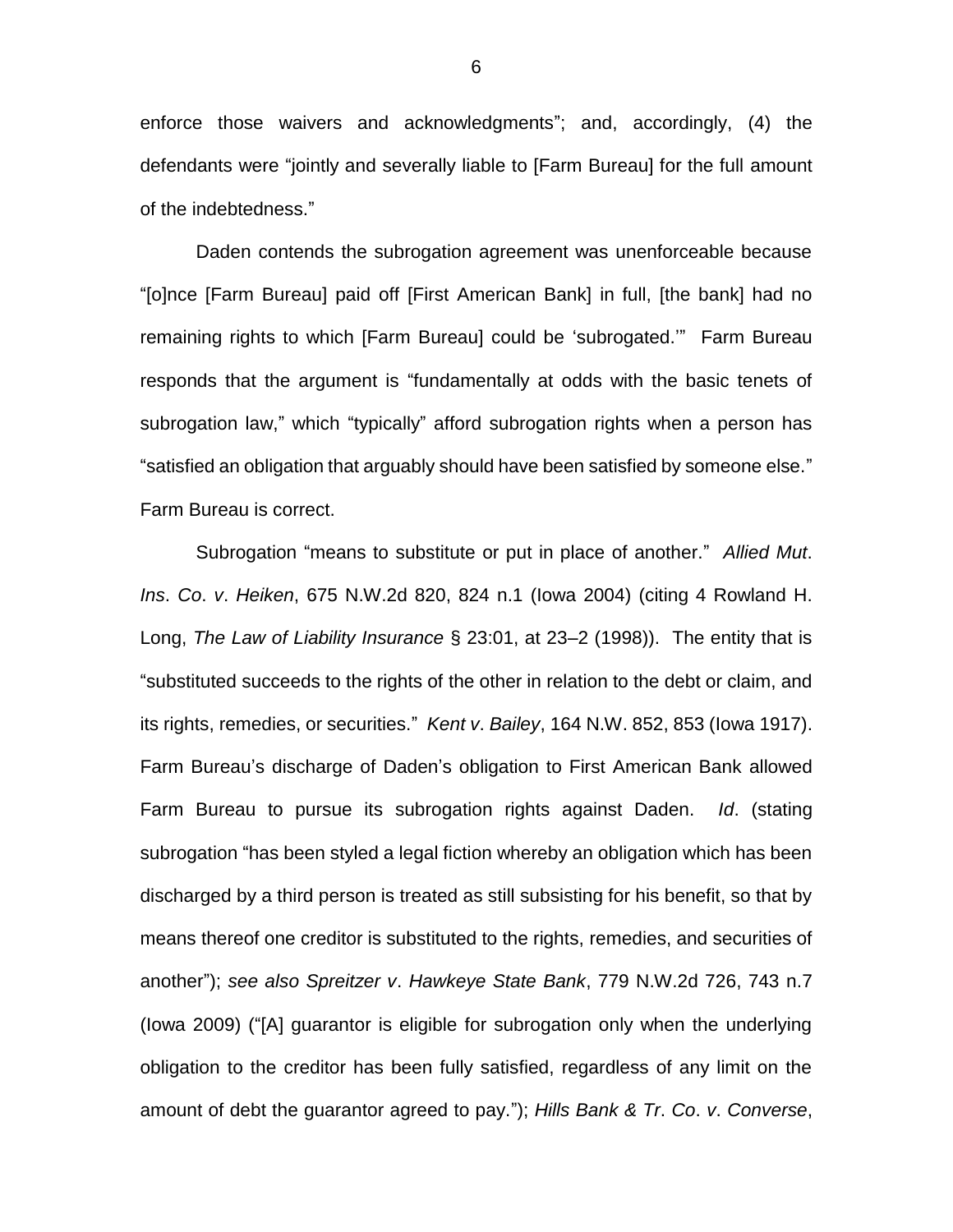772 N.W.2d 764, 772 (Iowa 2009) (adopting Restatement (Third) of Suretyship & Guaranty § 22 (1996)); Restatement (Third) of Suretyship & Guaranty § 22(1)(b) (1996) (stating generally "when the principal obligor is charged with notice of the secondary obligation it is the duty of the principal obligor to reimburse the secondary obligor to the extent that the secondary obligor: . . . makes a settlement with the obligee that discharges the principal obligor, in whole or part, with respect to the underlying obligation"). By the terms of the subrogation agreement, Farm Bureau succeeded to the bank's rights. Daden's arguments to the contrary are unavailing. We conclude the district court did not err in finding the subrogation agreement enforceable. *See NevadaCare*, *Inc*. *v*. *Dep't of Human Servs.*, 783 N.W.2d 459, 465 (Iowa 2010) ("A breach-of-contract claim tried at law to the district court is reviewed by us for correction of errors at law.").

### *B. Subsurety*

In addressing Daden's argument that the subrogation agreement was unenforceable, the district court stated the outcome dictated by the agreement was "consistent with the law of surety . . . because [Farm Bureau] was a subsurety and Gansen and Rupe were principal sureties." Daden takes issue with the finding.

We need not address the merits of Daden's surety argument because Gansen's and Rupe's guaranty agreements expressly waived "all defenses of suretyship." As discussed below, we find the waiver enforceable.

### *C. Lender Liability*

Daden filed a counterclaim against Farm Bureau alleging "[t]o the extent [Farm Bureau] asserts that it has been subrogated to the rights of [First American Bank] under the Subrogation Agreement . . . , [Farm Bureau] is subject to the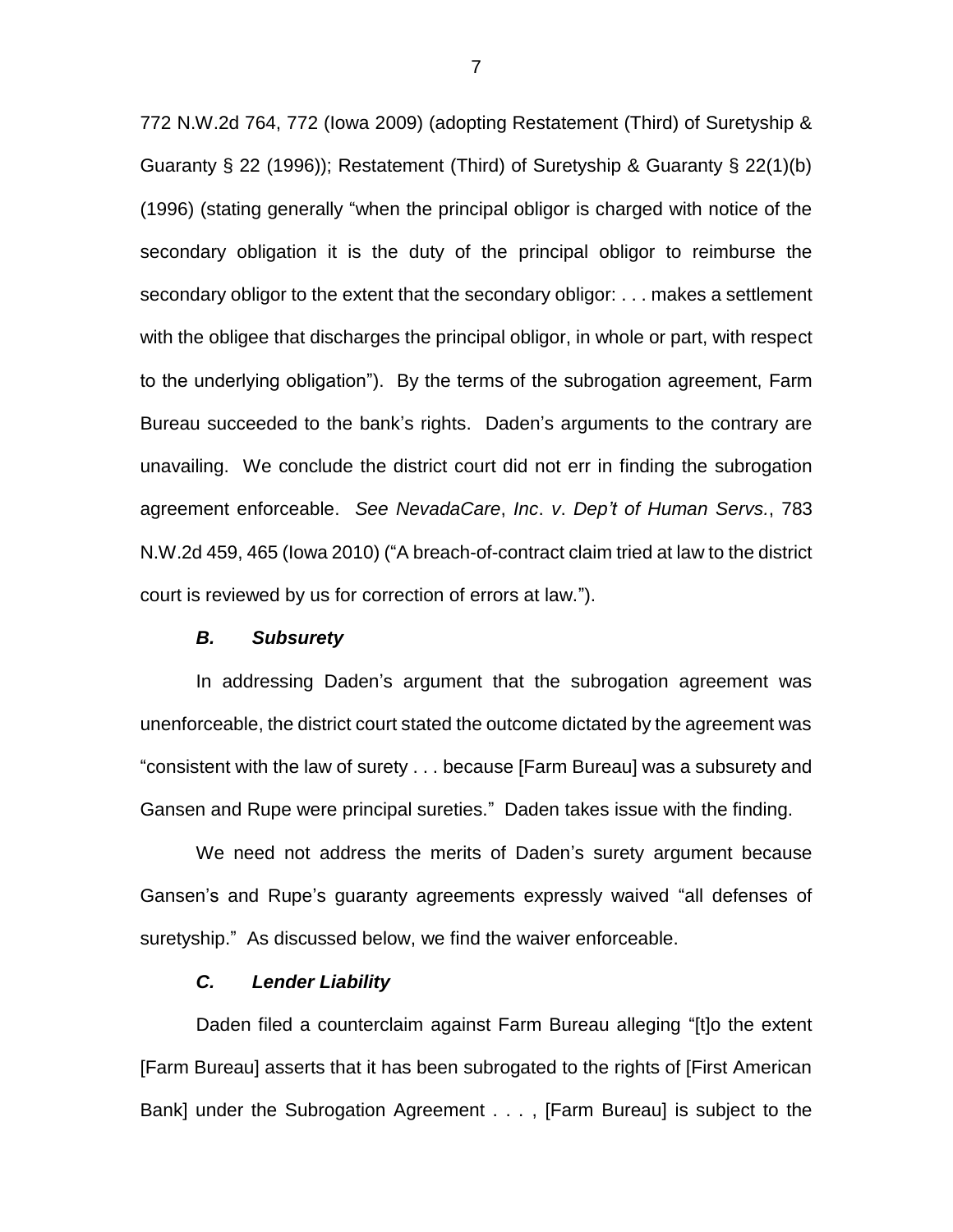obligations of the lender to the same extent as was [First American Bank]." Daden further alleged Farm Bureau breached its obligation not to increase Daden's risk or "undermine the Guarantors' remedies by releasing the collateral secured by the [Farm Bureau] Security Agreement." The collateral Daden referenced were Farm Bureau's wealth management accounts at First American Bank.

The district court found that the wealth management accounts secured Farm Bureau's guaranty agreement rather than the underlying loan. Based on this finding, the court concluded, "Whether the collateral for the guarantee could be released was a matter solely between [Farm Bureau] and [First American Bank]" and Daden's lender liability claim lacked a factual basis. The court further concluded that waivers in the loan documents executed by Daden and the bank allowed the bank to "release, impair, sell or otherwise dispose of any security or collateral" and the waivers were "sufficient to preclude" the lender liability claim.

As noted at the outset, the record is conflicting on whether the wealth management accounts served as security for Farm Bureau's guaranty agreement with the bank or whether they served as security for the underlying loan. We need not resolve the conflict because, whatever the accounts secured, Daden waived its right to challenge how the accounts were handled. Specifically, the "commercial line of credit agreement and note" executed by Gansen and Rupe on behalf of Daden stated Daden "waive[d] . . . any . . . notice and defense due to . . . any substitution or release of collateral." The same language appeared in the "commercial promissory note." And Gansen and Rupe individually waived the bank's "failure to protect, preserve, or resort to any collateral" and "any defense that could be asserted by Borrower, including defenses arising out of . . . lender

8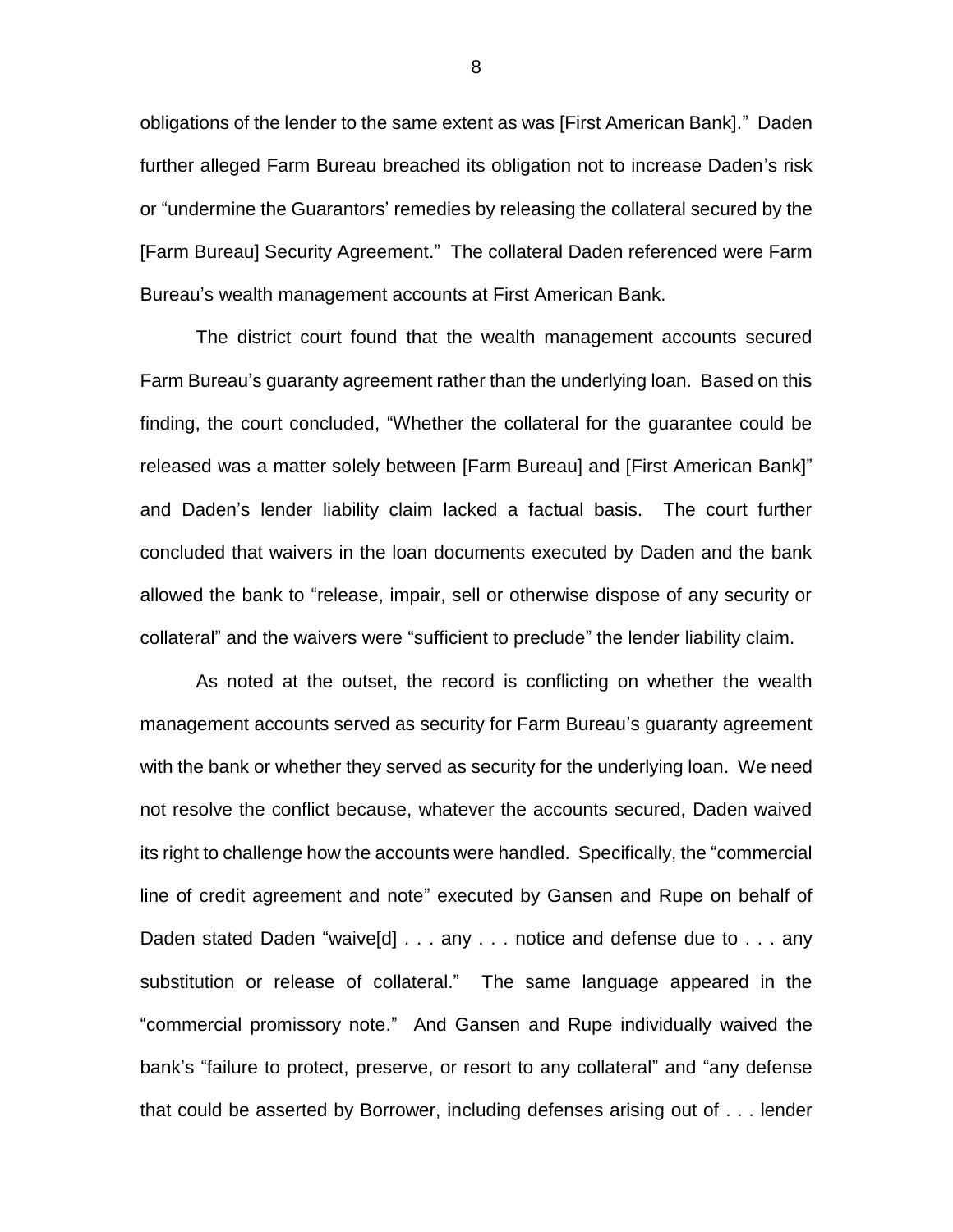liability." They also waived "any and all rights, benefits, and defenses . . . that might operate . . . to limit Guarantor's liability under, or the enforcement of, this Guaranty."

The waivers were enforceable. *See Farmers State Bank*, *Grafton v*. *Huebner*, 475 N.W.2d 640, 646 (Iowa 1991) (enforcing waiver language in a note and stating party "waived any right to complain"); *Palo Sav*. *Bank v*. *Sparrgrove*, No. 02-1234, 2004 WL 57466, at \*2 (Iowa Ct. App. Jan. 14, 2004) (concluding the defendant "waived any claims or defense based on the Bank's application of the sale proceeds"). Accordingly, we conclude the district court did not err in granting judgment in favor of Farm Bureau on Daden's counterclaim based on lender liability.

#### *D. Breach of Fiduciary Duty*

Daden filed a counterclaim alleging Farm Bureau's investment manager Adam Koppes breached a fiduciary duty to Daden when he served on its Board of Directors and Farm Bureau was vicariously liable for his actions. Following trial, the district court denied the counterclaim, finding no breach or, alternatively, no causal connection between a breach and damages.

On appeal, Daden insists Koppes "was not looking out for the interests of Daden and its shareholders, but rather, for the interests of [Farm Bureau]." Farm Bureau responds by pointing to the district court's findings that Daden's evidence lacked credibility. Both sides agree our review is de novo. *See* Iowa R. App. P. 6.907; *Weltzin v*. *Nail*, 618 N.W.2d 293, 300 (Iowa 2000) ("Money damages to remedy the corporation are not uncommon in derivative suits—yet the case remains in equity."); *cf*. *Westco Agronomy Co*. *v*. *Wollesen*, 909 N.W.2d 212, 226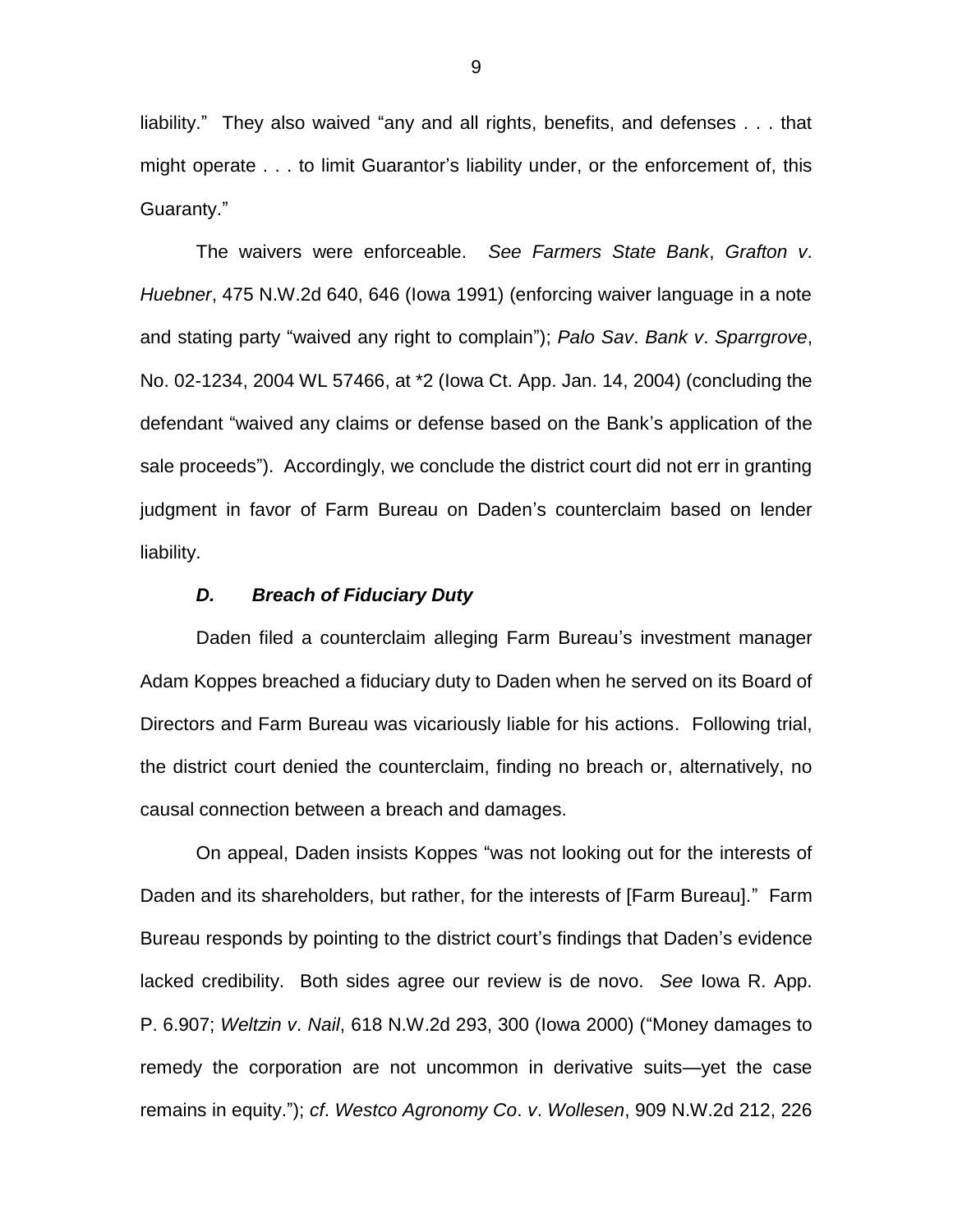(Iowa 2017) (noting breach-of-fiduciary-duty claim for which damages were sought was a legal claim).

The statutory standards of conduct for directors are as follows: "1. Each member of the board of directors, when discharging the duties of a director, shall act in conformity with all of the following: a. In good faith. b. In a manner the director reasonably believes to be in the best interests of the corporation." Iowa Code § 490.830(1) (2017). These obligations have been described as a fiduciary duty owing to a company and its shareholders. *Cookies Food Prods.*, *Inc*. *v*. *Lakes Warehouse Distrib.*, *Inc*., 430 N.W.2d 447, 451 (Iowa 1988); *cf*. *Hanrahan v*. *Kruidenier*, 473 N.W.2d 184, 186 (Iowa 1991) (characterizing the statutory standard as "the business judgment rule," and stating "[w]hen directors act in good faith in making a business decision, when the decision is reasonably prudent, and when the directors believe it to be in the corporate interest, there can be no liability").

Koppes, as a member of Daden's board, owed a fiduciary duty to Daden. *See* Iowa Code § 490.830(1); *Cookies*, 430 N.W.2d at 451. 3 The key question is whether he breached that duty. Our de novo review of the record discloses the following pertinent facts.

 $\overline{a}$ 

 $3$  At trial, Farm Bureau appeared to argue Koppes owed no fiduciary duty to Daden because Daden was insolvent. Farm Bureau abandoned the argument on appeal. *Cf*. *Boyd v*. *Boyd & Boyd*, *Inc*., 386 N.W.2d 540, 542 (Iowa Ct. App. 1986) ("Iowa allows an insolvent corporation to prefer its own directors or other officers if they are bona fide creditors and if the preference is given in return for a contemporaneous loan or advance to the corporation. . . . In other words, Iowa prohibits preferences to corporate directors granted to satisfy preexisting debts.").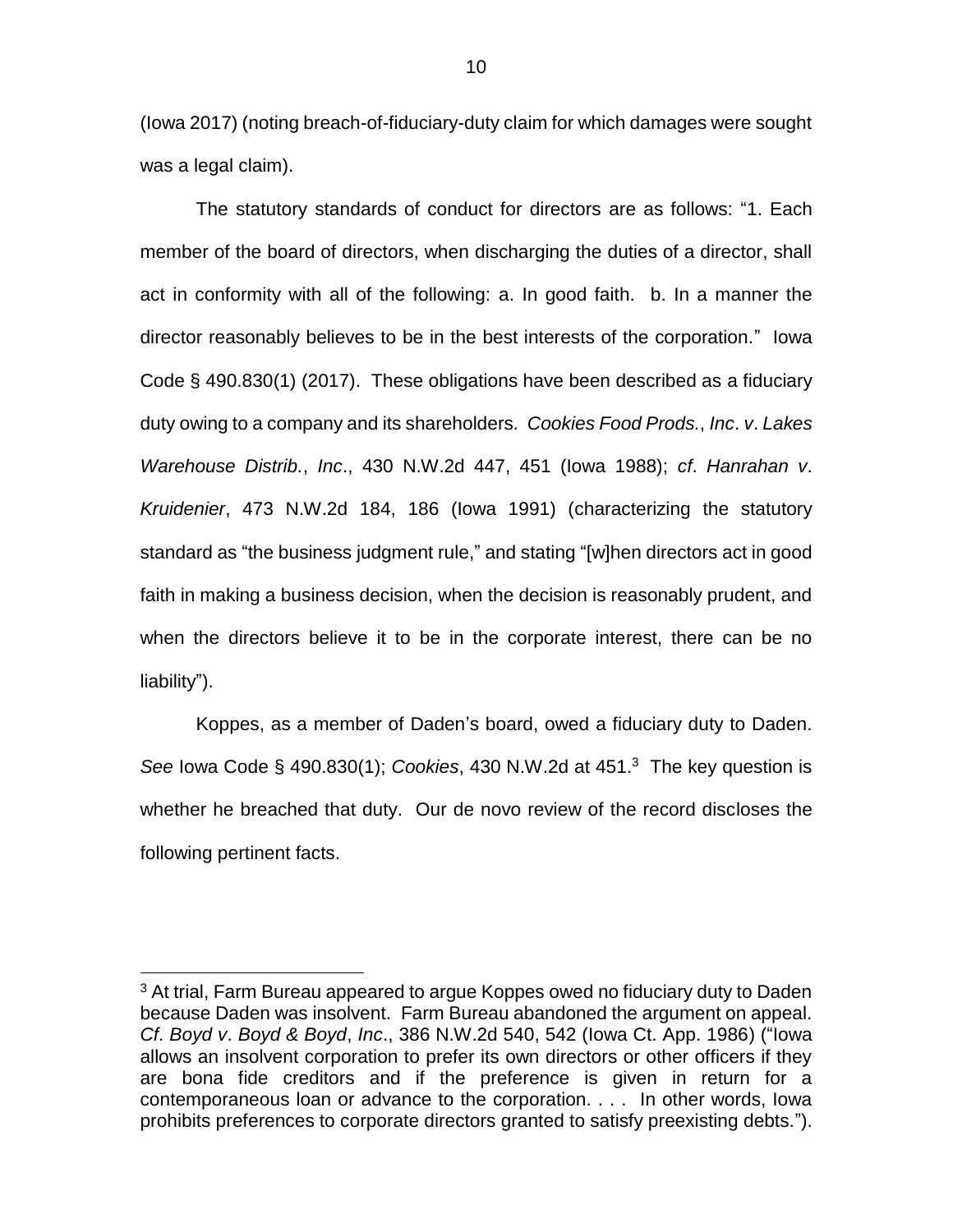Gansen and Rupe had an exclusive sales relationship with their footwear supplier, Caleres. When they learned Caleres was selling product to other vendors, they stopped paying Caleres. In time, Daden discussed a proposed "debt swap" with Caleres to resolve their differences. Rupe testified that, under the "twofor-one swap," Caleres was "willing to forgive a dollar of debt" for every dollar paid down by Daden. She and Gansen "were excited and interested" in the proposal, but they "need[ed] cash" to implement the agreement. They discussed the proposal with Koppes. According to Rupe, "The idea fell flat with him." Gansen similarly testified Koppes "slammed the door shut" on the proposal. Nonetheless, Gansen and Rupe brought the proposal to Daden's board. Koppes and the other Farm Bureau-affiliated board member rejected it. Rupe believed the remaining three members of the board could not override the two votes.

An amendment to the articles of incorporation supports Rupe's belief that a majority of the board members may have had difficulty countermanding the minority position. But, even if Koppes understood he could unilaterally block the swap proposal, his decision to do so did not violate his fiduciary duty to Daden. Rupe admitted the swap required an infusion of cash by Daden. Rupe conceded Daden was experiencing financial difficulties at the time, and she also conceded Farm Bureau had the right to elect against injecting additional money. Although she maintained she and Gansen could have invested their own funds or obtained funding from other sources but for Koppes' objection, she acknowledged those "options were not explored."

Even if we assume Koppes was the person who stymied pursuit of other funding sources as Rupe maintained, there is scant evidence to suggest he did so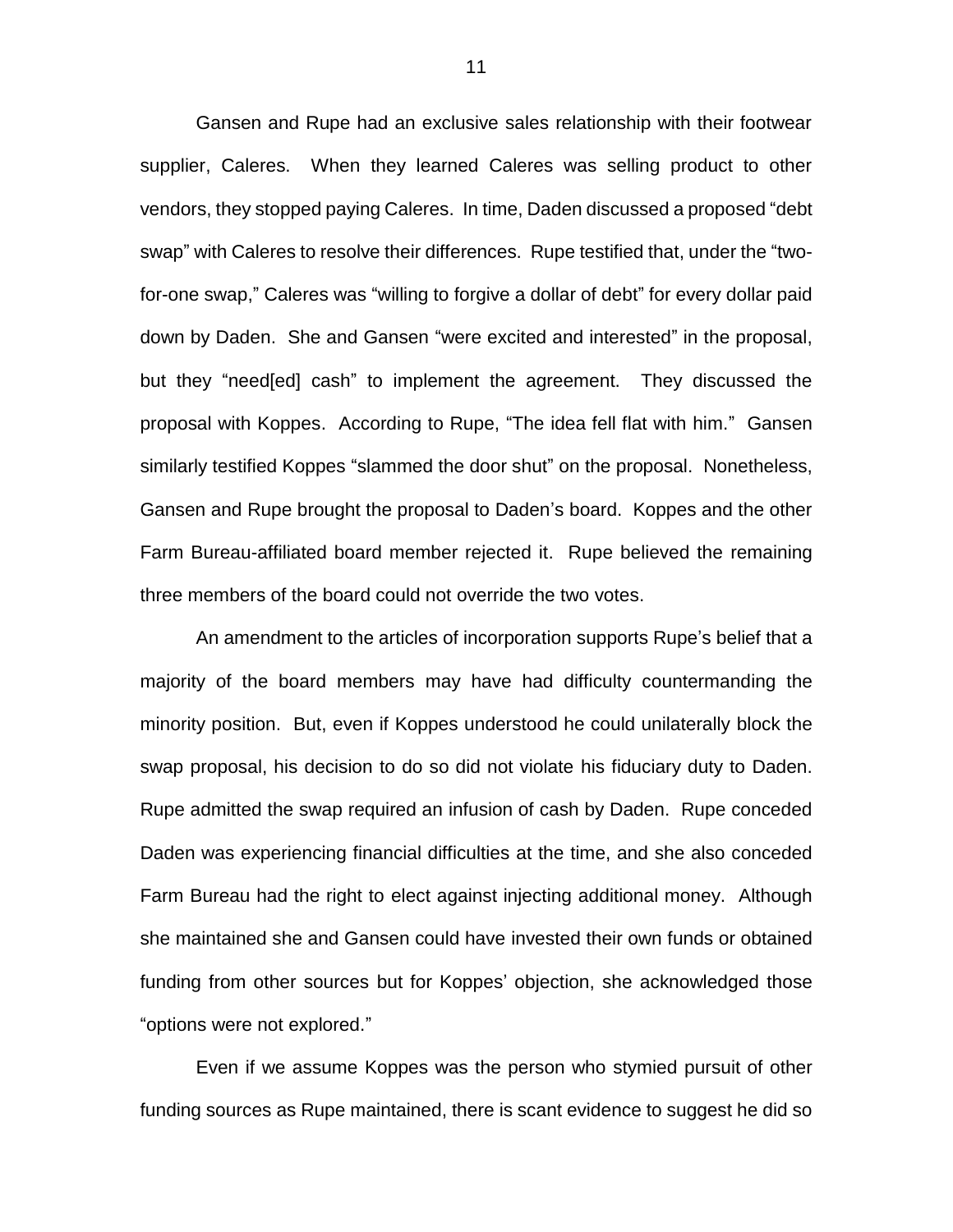to harm Daden. To the contrary, the record suggests Koppes was aware of Daden's financial difficulties and he determined an additional infusion of cash by Daden would exacerbate those difficulties. *See Dennison v*. *Mediacomm*, *Inc*., No. 05-0308, 2006 WL 1627998, at \*4 (Iowa Ct. App. June 14, 2006) (noting "the company's long-term prospects were bleak"); *Kelly v*. *Englehart Corp*., No. 1-241, 2001 WL 855600, at \*7–8 (Iowa Ct. App. July 31, 2001) (noting "a general downturn" in a company's business operations did not establish self-dealing). Notably, Rupe agreed to accept Koppes' assistance in negotiations with Caleres, after it became clear Rupe and Gansen had hit a dead end. Contrary to the assertions of Rupe and Gansen, Koppes testified his goal was not to subvert a deal with Caleres but to "try[] to keep the relationship [with Caleres] intact." He noted that Daden had "a bunch of inventory" and "keeping the relationship intact in some way, shape or form would have allowed the company to continue to sell" that inventory. He did not believe he undermined Rupe and Gansen in his discussions with Caleres, and he denied telling Caleres that they were out of the company and the creditors were now in control, as Rupe and Gansen claimed.

The district court afforded Koppes' testimony more credibility than the testimony of Rupe and Gansen. We give weight to the credibility finding, in light of the court's first-hand ability to assess demeanor, notwithstanding Koppes' imprecise recollection of certain events. *See In re Marriage of Hoffman*, 867 N.W.2d 26, 38 (Iowa 2015) (Waterman, J., dissenting) (noting the difficulty of assessing credibility from a cold transcript).

At the end of the day, Koppes made a business decision to work on salvaging the relationship with Caleres without throwing good money after bad. As